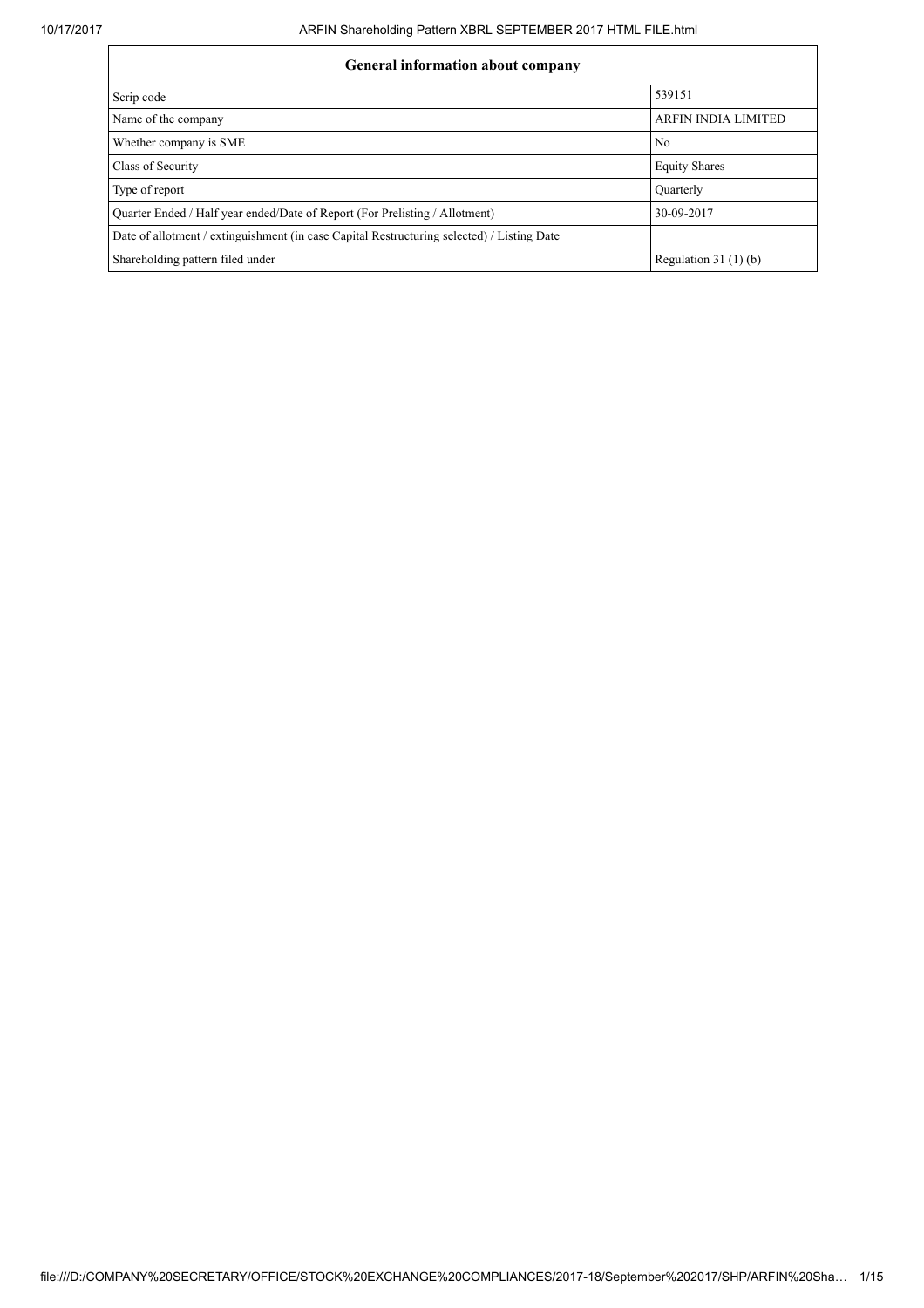| Sr. No.        | <b>Particular</b>                                                                      | Yes/No |
|----------------|----------------------------------------------------------------------------------------|--------|
|                | Whether the Listed Entity has issued any partly paid up shares?                        | No     |
| $\overline{2}$ | Whether the Listed Entity has issued any Convertible Securities?                       | No     |
|                | Whether the Listed Entity has issued any Warrants?                                     | No     |
|                | Whether the Listed Entity has any shares against which depository receipts are issued? | No     |
|                | Whether the Listed Entity has any shares in locked-in?                                 | Yes    |
| 6              | Whether any shares held by promoters are pledge or otherwise encumbered?               | No     |
|                | Whether company has equity shares with differential voting rights?                     | No     |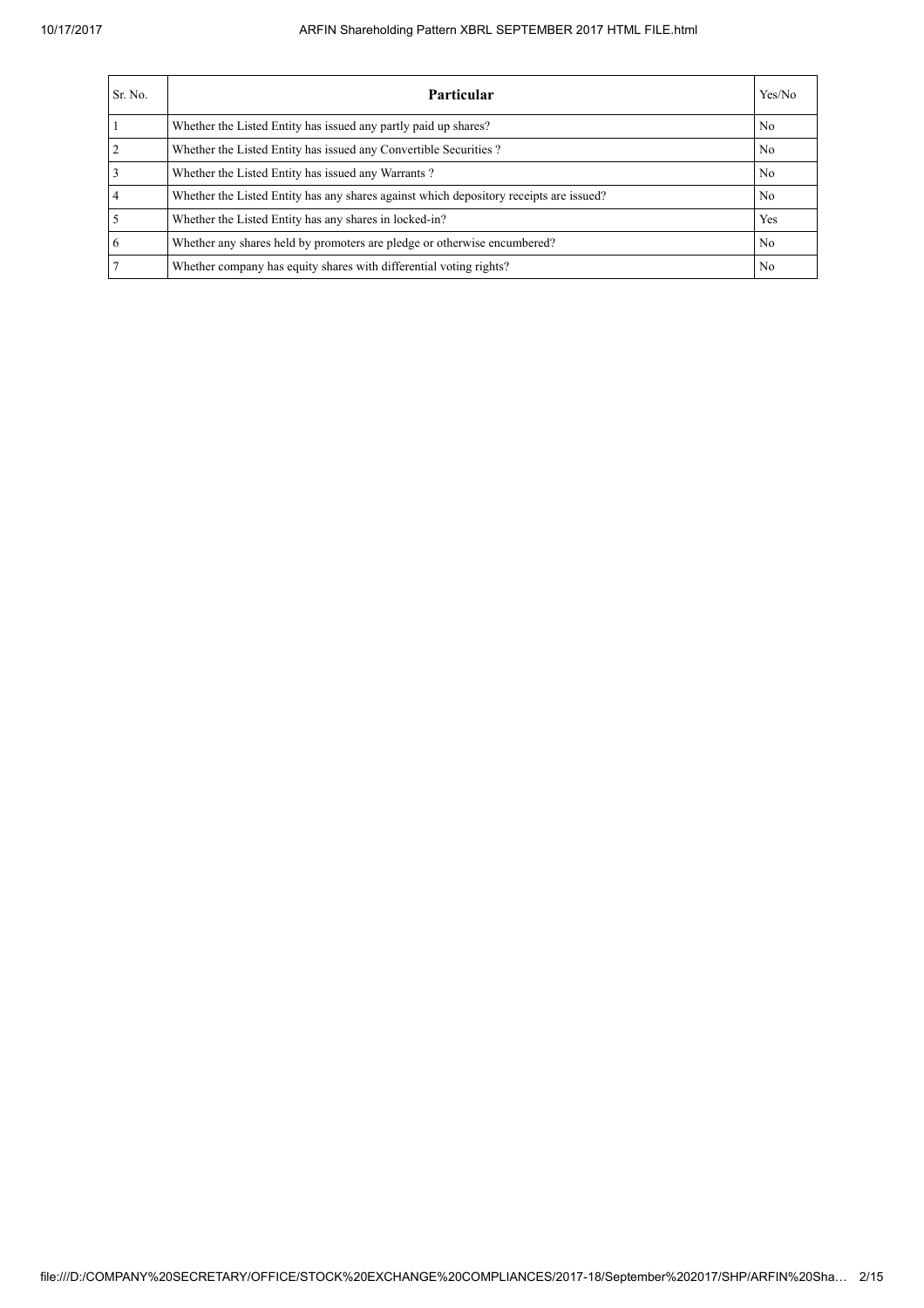|                                                |                                           |              |                                                            |                   |                                              |                                                                | Table I - Summary Statement holding of specified securities |                                                                  |               |                           |                     |
|------------------------------------------------|-------------------------------------------|--------------|------------------------------------------------------------|-------------------|----------------------------------------------|----------------------------------------------------------------|-------------------------------------------------------------|------------------------------------------------------------------|---------------|---------------------------|---------------------|
| Category<br>Category<br>of<br>$\rm(D)$<br>(II) |                                           | Nos. Of      | No. of<br>fully paid<br>up equity<br>shares<br>held $(IV)$ | No. Of<br>Partly  | No. Of<br>shares                             | Total nos.<br>shares<br>held (VII)<br>$= (IV) +$<br>$(V)+(VI)$ | Shareholding as a<br>% of total no. of                      | Number of Voting Rights held in each<br>class of securities (IX) |               |                           |                     |
|                                                | shareholder                               | shareholders |                                                            | paid-up<br>equity | underlying<br>Depository<br>Receipts<br>(VI) |                                                                | shares (calculated<br>as per SCRR, 1957)                    |                                                                  |               | No of Voting (XIV) Rights | Total as a          |
|                                                |                                           | (III)        |                                                            | shares<br>held(V) |                                              |                                                                | (VIII) As a % of<br>$(A+B+C2)$                              | Class<br>eg: $X$                                                 | Class<br>eg:y | Total                     | $%$ of<br>$(A+B+C)$ |
| (A)                                            | Promoter<br>&<br>Promoter<br>Group        | 10           | 2944257                                                    |                   |                                              | 2944257                                                        | 72.68                                                       | 2944257                                                          |               | 2944257                   | 72.68               |
| (B)                                            | Public                                    | 960          | 1106900                                                    |                   |                                              | 1106900                                                        | 27.32                                                       | 1106900                                                          |               | 1106900                   | 27.32               |
| (C)                                            | Non<br>Promoter-<br>Non Public            |              |                                                            |                   |                                              |                                                                |                                                             |                                                                  |               |                           |                     |
| (C1)                                           | <b>Shares</b><br>underlying<br><b>DRs</b> |              |                                                            |                   |                                              |                                                                |                                                             |                                                                  |               |                           |                     |
| (C2)                                           | Shares held<br>by<br>Employee<br>Trusts   |              |                                                            |                   |                                              |                                                                |                                                             |                                                                  |               |                           |                     |
|                                                | Total                                     | 970          | 4051157                                                    |                   |                                              | 4051157                                                        | 100                                                         | 4051157                                                          |               | 4051157                   | 100                 |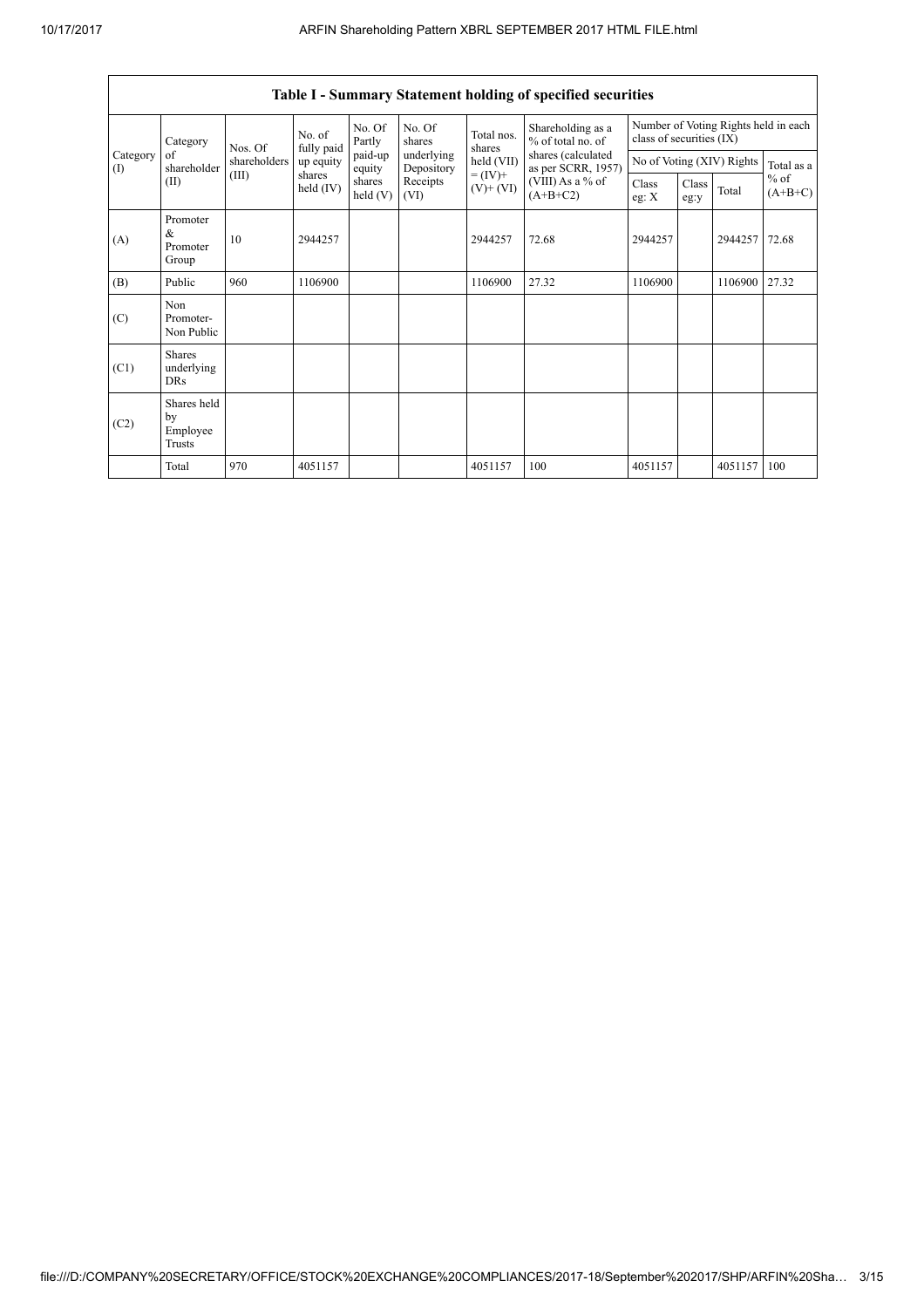|                 |                                                                                 |                           |                                                                                    |                                                                                                               | Table I - Summary Statement holding of specified securities                                                                                                                             |                                        |                                                  |                                                                               |                                                         |                                           |
|-----------------|---------------------------------------------------------------------------------|---------------------------|------------------------------------------------------------------------------------|---------------------------------------------------------------------------------------------------------------|-----------------------------------------------------------------------------------------------------------------------------------------------------------------------------------------|----------------------------------------|--------------------------------------------------|-------------------------------------------------------------------------------|---------------------------------------------------------|-------------------------------------------|
| Category<br>(1) | No. Of<br>Shares<br>Category<br>of<br>Outstanding<br>shareholder<br>(II)<br>(X) | Underlying                | No. of<br><b>Shares</b><br>Underlying<br>Outstanding<br><b>Warrants</b><br>$(X_i)$ | No. Of Shares<br>Underlying<br>Outstanding<br>convertible<br>securities and<br>No. Of<br>Warrants (Xi)<br>(a) | Shareholding, as a<br>% assuming full<br>conversion of<br>convertible<br>securities (as a<br>percentage of<br>diluted share<br>capital) $(XI)$ =<br>$(VII)+(X)$ As a % of<br>$(A+B+C2)$ | Number of<br>Locked in shares<br>(XII) |                                                  | Number of<br><b>Shares</b><br>pledged or<br>otherwise<br>encumbered<br>(XIII) |                                                         | Number of<br>equity shares                |
|                 |                                                                                 | convertible<br>securities |                                                                                    |                                                                                                               |                                                                                                                                                                                         | No. $(a)$                              | As a<br>$%$ of<br>total<br>Shares<br>held<br>(b) | No.<br>(a)                                                                    | As a<br>$%$ of<br>total<br><b>Shares</b><br>held<br>(b) | held in<br>dematerialized<br>form $(XIV)$ |
| (A)             | Promoter<br>$\&$<br>Promoter<br>Group                                           |                           |                                                                                    |                                                                                                               | 72.68                                                                                                                                                                                   | 2565757                                | 87.14                                            |                                                                               |                                                         | 2944257                                   |
| (B)             | Public                                                                          |                           |                                                                                    |                                                                                                               | 27.32                                                                                                                                                                                   | 333400                                 | 30.12                                            |                                                                               |                                                         | 995570                                    |
| (C)             | Non<br>Promoter-<br>Non Public                                                  |                           |                                                                                    |                                                                                                               |                                                                                                                                                                                         |                                        |                                                  |                                                                               |                                                         |                                           |
| (C1)            | <b>Shares</b><br>underlying<br><b>DRs</b>                                       |                           |                                                                                    |                                                                                                               |                                                                                                                                                                                         |                                        |                                                  |                                                                               |                                                         |                                           |
| (C2)            | Shares held<br>by<br>Employee<br><b>Trusts</b>                                  |                           |                                                                                    |                                                                                                               |                                                                                                                                                                                         |                                        |                                                  |                                                                               |                                                         |                                           |
|                 | Total                                                                           |                           |                                                                                    |                                                                                                               | 100                                                                                                                                                                                     | 2899157                                | 71.56                                            |                                                                               |                                                         | 3939827                                   |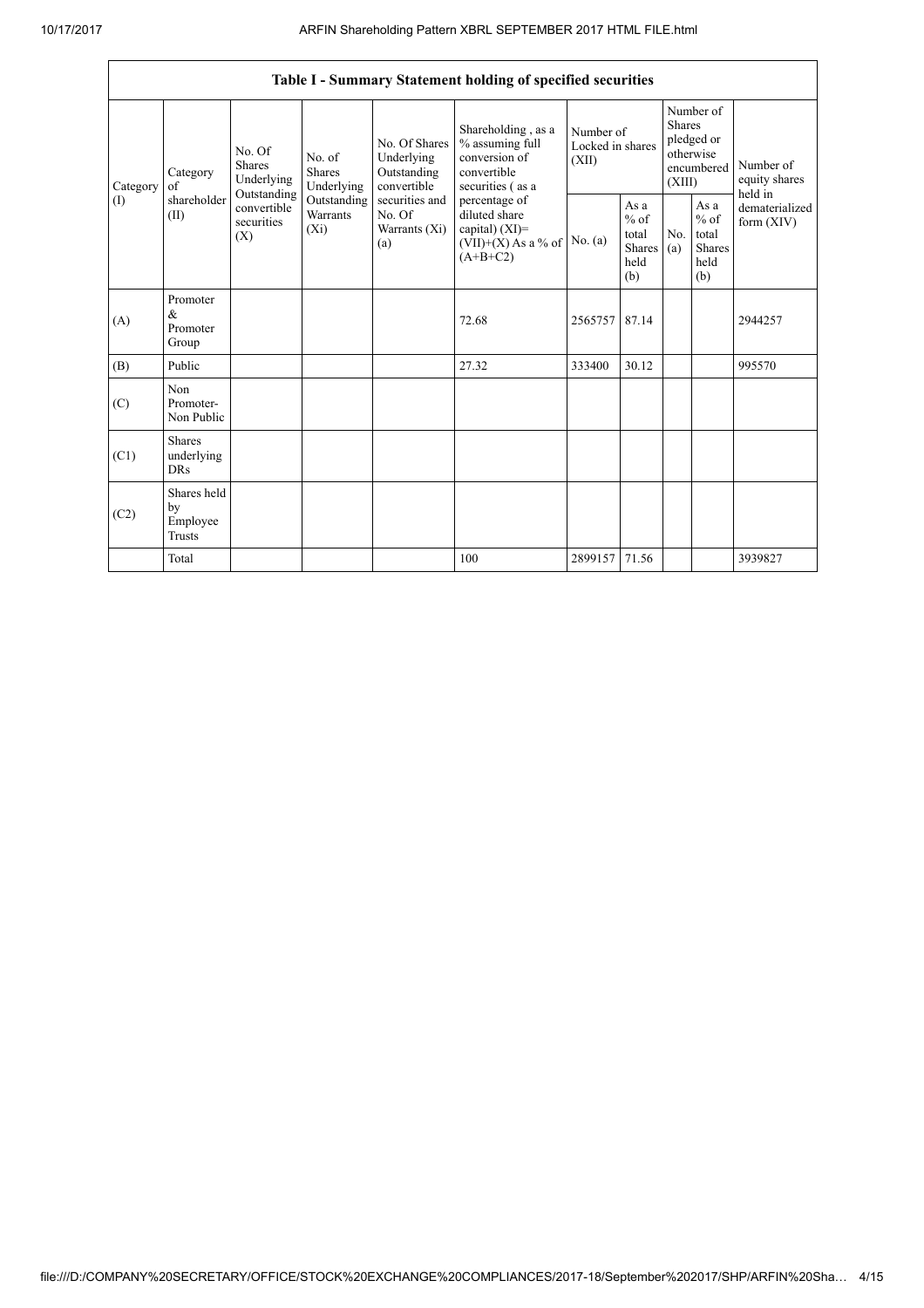|                                                                                             | Table II - Statement showing shareholding pattern of the Promoter and Promoter Group                                |                                                                                      |                        |                       |                                    |                             |                                              |                           |               |                                                                  |                           |
|---------------------------------------------------------------------------------------------|---------------------------------------------------------------------------------------------------------------------|--------------------------------------------------------------------------------------|------------------------|-----------------------|------------------------------------|-----------------------------|----------------------------------------------|---------------------------|---------------|------------------------------------------------------------------|---------------------------|
|                                                                                             |                                                                                                                     |                                                                                      | No. of<br>fully        | No. Of<br>Partly      | No. Of                             | Total<br>nos.               | Shareholding<br>as a % of total              |                           |               | Number of Voting Rights held in<br>each class of securities (IX) |                           |
| Sr.                                                                                         | Category & Name<br>of the Shareholders                                                                              | Nos. Of<br>shareholders                                                              | paid up<br>equity      | paid-<br>up<br>equity | shares<br>underlying<br>Depository | shares<br>held<br>$(VII) =$ | no. of shares<br>(calculated as<br>per SCRR, | No of Voting (XIV) Rights |               |                                                                  | Total<br>as a %<br>of     |
|                                                                                             | (1)                                                                                                                 | (III)                                                                                | shares<br>held<br>(IV) | shares<br>held<br>(V) | Receipts<br>(VI)                   | $(IV)$ +<br>$(V)$ +<br>(VI) | 1957) (VIII) As<br>a% of<br>$(A+B+C2)$       | Class<br>eg: X            | Class<br>eg:y | Total                                                            | Total<br>Voting<br>rights |
| А                                                                                           |                                                                                                                     | Table II - Statement showing shareholding pattern of the Promoter and Promoter Group |                        |                       |                                    |                             |                                              |                           |               |                                                                  |                           |
| (1)                                                                                         | Indian                                                                                                              |                                                                                      |                        |                       |                                    |                             |                                              |                           |               |                                                                  |                           |
| (a)                                                                                         | Individuals/Hindu<br>undivided Family                                                                               | 10                                                                                   | 2944257                |                       |                                    | 2944257                     | 72.68                                        | 2944257                   |               | 2944257                                                          | 72.68                     |
| Sub-Total (A)<br>(1)                                                                        |                                                                                                                     | 10                                                                                   | 2944257                |                       |                                    | 2944257                     | 72.68                                        | 2944257                   |               | 2944257 72.68                                                    |                           |
| (2)                                                                                         | Foreign                                                                                                             |                                                                                      |                        |                       |                                    |                             |                                              |                           |               |                                                                  |                           |
| Total<br>Shareholding<br>of Promoter<br>and Promoter<br>Group $(A)=$<br>$(A)(1)+(A)$<br>(2) |                                                                                                                     | 10                                                                                   | 2944257                |                       |                                    | 2944257                     | 72.68                                        | 2944257                   |               | 2944257                                                          | 72.68                     |
| В                                                                                           | Table III - Statement showing shareholding pattern of the Public shareholder                                        |                                                                                      |                        |                       |                                    |                             |                                              |                           |               |                                                                  |                           |
| (1)                                                                                         | Institutions                                                                                                        |                                                                                      |                        |                       |                                    |                             |                                              |                           |               |                                                                  |                           |
| (3)                                                                                         | Non-institutions                                                                                                    |                                                                                      |                        |                       |                                    |                             |                                              |                           |               |                                                                  |                           |
| (a(i))                                                                                      | Individuals -<br>i.Individual<br>shareholders<br>holding nominal<br>share capital up to<br>Rs. 2 lakhs.             | 814                                                                                  | 368488                 |                       |                                    | 368488                      | 9.1                                          | 368488                    |               | 368488                                                           | 9.1                       |
| (a(ii))                                                                                     | Individuals - ii.<br>Individual<br>shareholders<br>holding nominal<br>share capital in<br>excess of Rs. 2<br>lakhs. | 15                                                                                   | 606399                 |                       |                                    | 606399                      | 14.97                                        | 606399                    |               | 606399                                                           | 14.97                     |
| (e)                                                                                         | Any Other<br>(specify)                                                                                              | 131                                                                                  | 132013                 |                       |                                    | 132013                      | 3.26                                         | 132013                    |               | 132013                                                           | 3.26                      |
| Sub-Total (B)<br>(3)                                                                        |                                                                                                                     | 960                                                                                  | 1106900                |                       |                                    | 1106900                     | 27.32                                        | 1106900                   |               | 1106900 27.32                                                    |                           |
| <b>Total Public</b><br>Shareholding<br>$(B)= (B)(1) +$<br>$(B)(2)+(B)(3)$                   |                                                                                                                     | 960                                                                                  | 1106900                |                       |                                    | 1106900                     | 27.32                                        | 1106900                   |               | 1106900                                                          | 27.32                     |
| C                                                                                           | Table IV - Statement showing shareholding pattern of the Non Promoter- Non Public shareholder                       |                                                                                      |                        |                       |                                    |                             |                                              |                           |               |                                                                  |                           |
| Total (<br>$A+B+C2$ )                                                                       |                                                                                                                     | 970                                                                                  | 4051157                |                       |                                    | 4051157                     | 100                                          | 4051157                   |               | 4051157                                                          | 100                       |
| Total<br>$(A+B+C)$                                                                          |                                                                                                                     | 970                                                                                  | 4051157                |                       |                                    | 4051157                     | 100                                          | 4051157                   |               | 4051157                                                          | 100                       |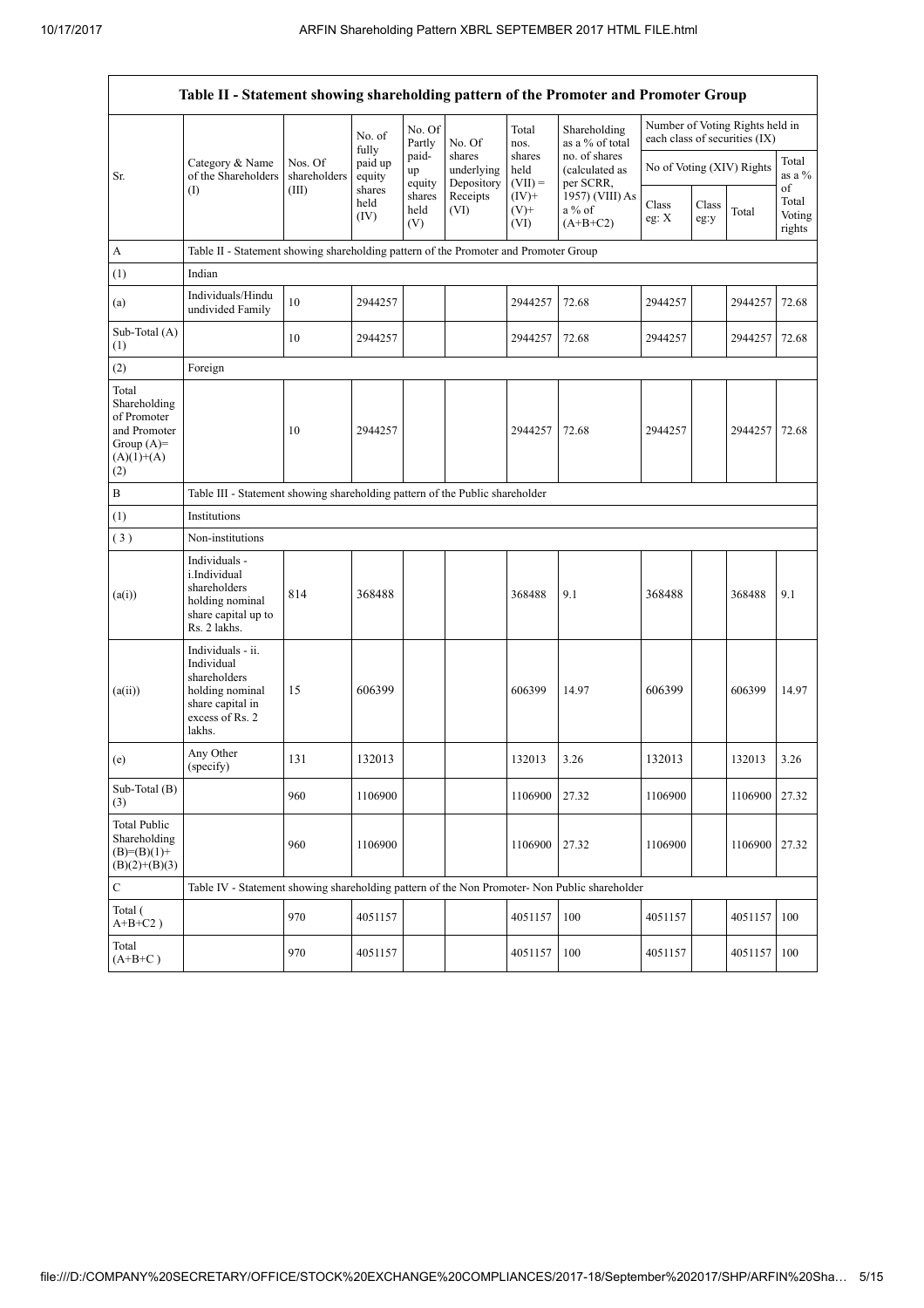|                                                                                         | Table II - Statement showing shareholding pattern of the Promoter and Promoter Group     |                                                                                       |                                                           |                                                                                                               |                                        |                                                         |                                                                               |                                                         |                                       |  |
|-----------------------------------------------------------------------------------------|------------------------------------------------------------------------------------------|---------------------------------------------------------------------------------------|-----------------------------------------------------------|---------------------------------------------------------------------------------------------------------------|----------------------------------------|---------------------------------------------------------|-------------------------------------------------------------------------------|---------------------------------------------------------|---------------------------------------|--|
| Sr.                                                                                     | No. Of<br><b>Shares</b><br>Underlying<br>Outstanding<br>convertible<br>securities<br>(X) | No. of<br><b>Shares</b><br>Underlying                                                 | No. Of Shares<br>Underlying<br>Outstanding<br>convertible | Shareholding, as a %<br>assuming full conversion<br>of convertible securities (<br>as a percentage of diluted | Number of<br>Locked in shares<br>(XII) |                                                         | Number of<br><b>Shares</b><br>pledged or<br>otherwise<br>encumbered<br>(XIII) |                                                         | Number of<br>equity shares<br>held in |  |
|                                                                                         |                                                                                          | Outstanding<br>securities and<br>Warrants<br>No. Of Warrants<br>$(X_i)$<br>$(Xi)$ (a) |                                                           | share capital) $(XI)$ =<br>$(VII)+(X)$ As a % of<br>$(A+B+C2)$                                                | No. (a)                                | As a<br>$%$ of<br>total<br><b>Shares</b><br>held<br>(b) | No.<br>(a)                                                                    | As a<br>$%$ of<br>total<br><b>Shares</b><br>held<br>(b) | dematerialized<br>form $(XIV)$        |  |
| A                                                                                       |                                                                                          | Table II - Statement showing shareholding pattern of the Promoter and Promoter Group  |                                                           |                                                                                                               |                                        |                                                         |                                                                               |                                                         |                                       |  |
| (1)                                                                                     | Indian                                                                                   |                                                                                       |                                                           |                                                                                                               |                                        |                                                         |                                                                               |                                                         |                                       |  |
| (a)                                                                                     |                                                                                          |                                                                                       |                                                           | 72.68                                                                                                         | 2565757                                | 87.14                                                   |                                                                               |                                                         | 2944257                               |  |
| Sub-Total (A)<br>(1)                                                                    |                                                                                          |                                                                                       |                                                           | 72.68                                                                                                         | 2565757                                | 87.14                                                   |                                                                               |                                                         | 2944257                               |  |
| (2)                                                                                     | Foreign                                                                                  |                                                                                       |                                                           |                                                                                                               |                                        |                                                         |                                                                               |                                                         |                                       |  |
| Total<br>Shareholding<br>of Promoter<br>and Promoter<br>Group $(A)=$<br>$(A)(1)+(A)(2)$ |                                                                                          |                                                                                       |                                                           | 72.68                                                                                                         | 2565757                                | 87.14                                                   |                                                                               |                                                         | 2944257                               |  |
| B                                                                                       |                                                                                          |                                                                                       |                                                           | Table III - Statement showing shareholding pattern of the Public shareholder                                  |                                        |                                                         |                                                                               |                                                         |                                       |  |
| (1)                                                                                     | Institutions                                                                             |                                                                                       |                                                           |                                                                                                               |                                        |                                                         |                                                                               |                                                         |                                       |  |
| (3)                                                                                     | Non-institutions                                                                         |                                                                                       |                                                           |                                                                                                               |                                        |                                                         |                                                                               |                                                         |                                       |  |
| (a(i))                                                                                  |                                                                                          |                                                                                       |                                                           | 9.1                                                                                                           | $\mathbf{0}$                           | $\boldsymbol{0}$                                        |                                                                               |                                                         | 280358                                |  |
| (a(ii))                                                                                 |                                                                                          |                                                                                       |                                                           | 14.97                                                                                                         | 283400                                 | 46.73                                                   |                                                                               |                                                         | 606399                                |  |
| (e)                                                                                     |                                                                                          |                                                                                       |                                                           | 3.26                                                                                                          | 50000                                  | 37.88                                                   |                                                                               |                                                         | 108813                                |  |
| Sub-Total (B)<br>(3)                                                                    |                                                                                          |                                                                                       |                                                           | 27.32                                                                                                         | 333400                                 | 30.12                                                   |                                                                               |                                                         | 995570                                |  |
| <b>Total Public</b><br>Shareholding<br>$(B)= (B)(1) +$<br>$(B)(2)+(B)(3)$               |                                                                                          |                                                                                       |                                                           | 27.32                                                                                                         | 333400                                 | 30.12                                                   |                                                                               |                                                         | 995570                                |  |
| $\overline{C}$                                                                          |                                                                                          |                                                                                       |                                                           | Table IV - Statement showing shareholding pattern of the Non Promoter- Non Public shareholder                 |                                        |                                                         |                                                                               |                                                         |                                       |  |
| Total (<br>$A+B+C2$ )                                                                   |                                                                                          |                                                                                       |                                                           | 100                                                                                                           | 2899157                                | 71.56                                                   |                                                                               |                                                         | 3939827                               |  |
| Total<br>$(A+B+C)$                                                                      |                                                                                          |                                                                                       |                                                           | 100                                                                                                           | 2899157                                | 71.56                                                   |                                                                               |                                                         | 3939827                               |  |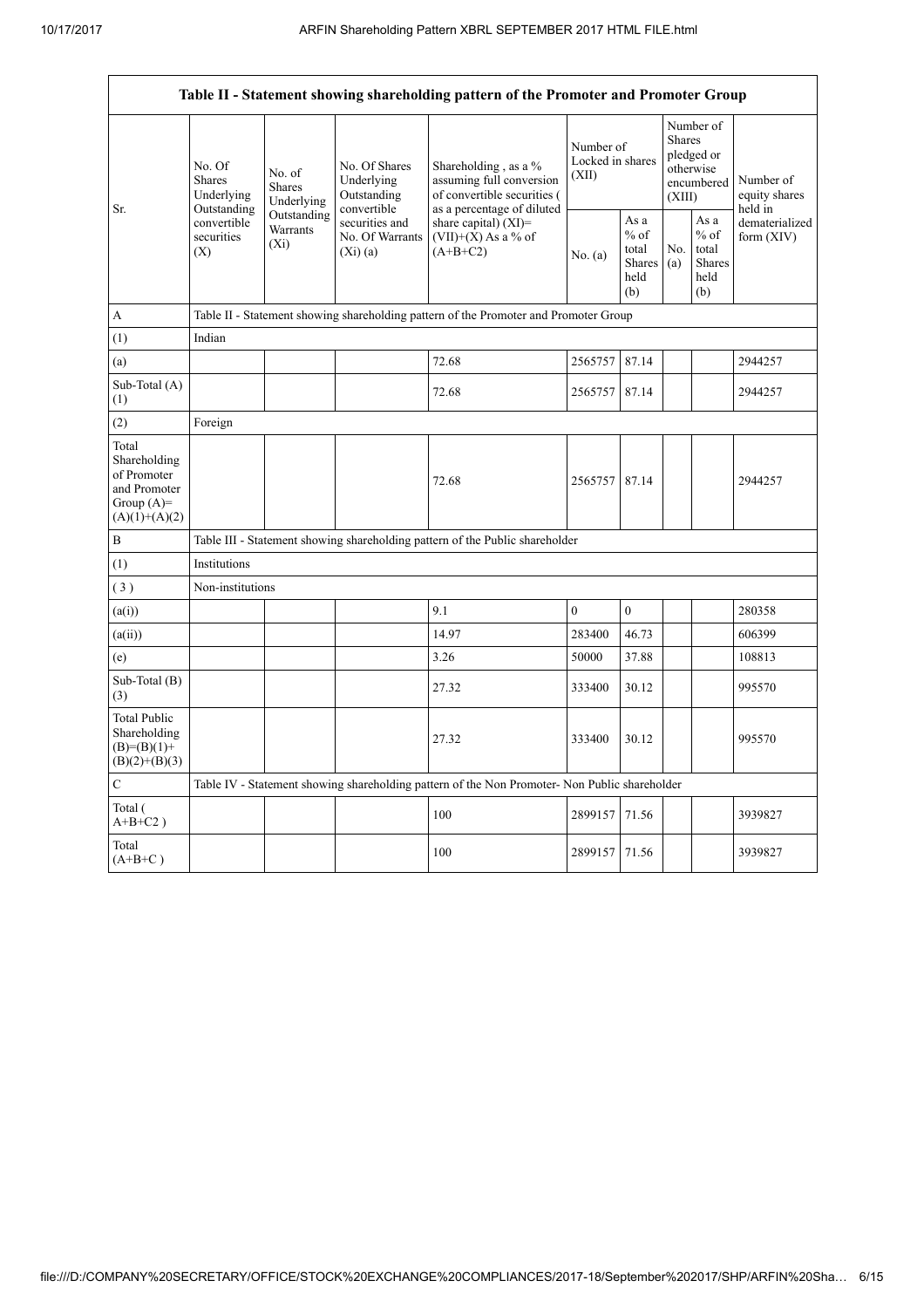|                                                                                                                                                                                          |                                      |                                | Individuals/Hindu undivided Family |                    |                                 |                               |                     |
|------------------------------------------------------------------------------------------------------------------------------------------------------------------------------------------|--------------------------------------|--------------------------------|------------------------------------|--------------------|---------------------------------|-------------------------------|---------------------|
| Searial No.                                                                                                                                                                              | $\mathbf{1}$                         | $\boldsymbol{2}$               | $\mathfrak z$                      | $\overline{4}$     | 5                               | 6                             | $\boldsymbol{7}$    |
| Name of the<br>Shareholders (I)                                                                                                                                                          | Mahendrakumar<br>Rikhavchand<br>Shah | Jatin<br>Mahendrakumar<br>Shah | Pushpaben<br>Mahendrakumar<br>Shah | Rani Jatin<br>Shah | Jatin<br>Mahendra<br>Shah (HUF) | Pooja<br>Mahendrabhai<br>Shah | Krish Jatin<br>Shah |
| PAN(II)                                                                                                                                                                                  | AFDPS6796P                           | ASMPS1116P                     | AEAPS1693F                         | ACLPN2862L         | AAEHJ8387H                      | BRIPS0792P                    | EZWPS2766E          |
| No. of fully paid<br>up equity shares<br>held (IV)                                                                                                                                       | 682400                               | 608900                         | 597700                             | 503900             | 180500                          | 135500                        | 100000              |
| No. Of Partly<br>paid-up equity<br>shares held (V)                                                                                                                                       |                                      |                                |                                    |                    |                                 |                               |                     |
| No. Of shares<br>underlying<br>Depository<br>Receipts (VI)                                                                                                                               |                                      |                                |                                    |                    |                                 |                               |                     |
| Total nos. shares<br>held $(VII) = (IV) +$<br>$(V)$ + $(VI)$                                                                                                                             | 682400                               | 608900                         | 597700                             | 503900             | 180500                          | 135500                        | 100000              |
| Shareholding as a<br>% of total no. of<br>shares (calculated<br>as per SCRR,<br>1957) (VIII) As a<br>% of $(A+B+C2)$                                                                     | 16.84                                | 15.03                          | 14.75                              | 12.44              | 4.46                            | 3.34                          | 2.47                |
| Number of Voting Rights held in each class of securities (IX)                                                                                                                            |                                      |                                |                                    |                    |                                 |                               |                     |
| Class eg: $X$                                                                                                                                                                            | 682400                               | 608900                         | 597700                             | 503900             | 180500                          | 135500                        | 100000              |
| Class eg:y                                                                                                                                                                               |                                      |                                |                                    |                    |                                 |                               |                     |
| Total                                                                                                                                                                                    | 682400                               | 608900                         | 597700                             | 503900             | 180500                          | 135500                        | 100000              |
| Total as a % of<br><b>Total Voting rights</b>                                                                                                                                            | 16.84                                | 15.03                          | 14.75                              | 12.44              | 4.46                            | 3.34                          | 2.47                |
| No. Of Shares<br>Underlying<br>Outstanding<br>convertible<br>securities $(X)$                                                                                                            |                                      |                                |                                    |                    |                                 |                               |                     |
| No. of Shares<br>Underlying<br>Outstanding<br>Warrants (Xi)                                                                                                                              |                                      |                                |                                    |                    |                                 |                               |                     |
| No. Of Shares<br>Underlying<br>Outstanding<br>convertible<br>securities and No.<br>Of Warrants (Xi)<br>(a)                                                                               |                                      |                                |                                    |                    |                                 |                               |                     |
| Shareholding, as a<br>% assuming full<br>conversion of<br>convertible<br>securities (as a<br>percentage of<br>diluted share<br>capital) (XI)=<br>$(VII)+(Xi)(a)$ As a<br>% of $(A+B+C2)$ | 16.84                                | 15.03                          | 14.75                              | 12.44              | 4.46                            | 3.34                          | 2.47                |
| Number of Locked in shares (XII)                                                                                                                                                         |                                      |                                |                                    |                    |                                 |                               |                     |
| No. (a)                                                                                                                                                                                  | 682400                               | 608900                         | 597700                             | 503900             | $\boldsymbol{0}$                | $\boldsymbol{0}$              | 100000              |
| As a % of total<br>Shares held (b)                                                                                                                                                       | 100                                  | 100                            | 100                                | 100                | $\boldsymbol{0}$                | $\boldsymbol{0}$              | 100                 |
| Number of Shares pledged or otherwise encumbered (XIII)                                                                                                                                  |                                      |                                |                                    |                    |                                 |                               |                     |
| No. (a)                                                                                                                                                                                  |                                      |                                |                                    |                    |                                 |                               |                     |
| As a % of total<br>Shares held (b)                                                                                                                                                       |                                      |                                |                                    |                    |                                 |                               |                     |
| Number of equity<br>shares held in<br>dematerialized<br>form (XIV)                                                                                                                       | 682400                               | 608900                         | 597700                             | 503900             | 180500                          | 135500                        | 100000              |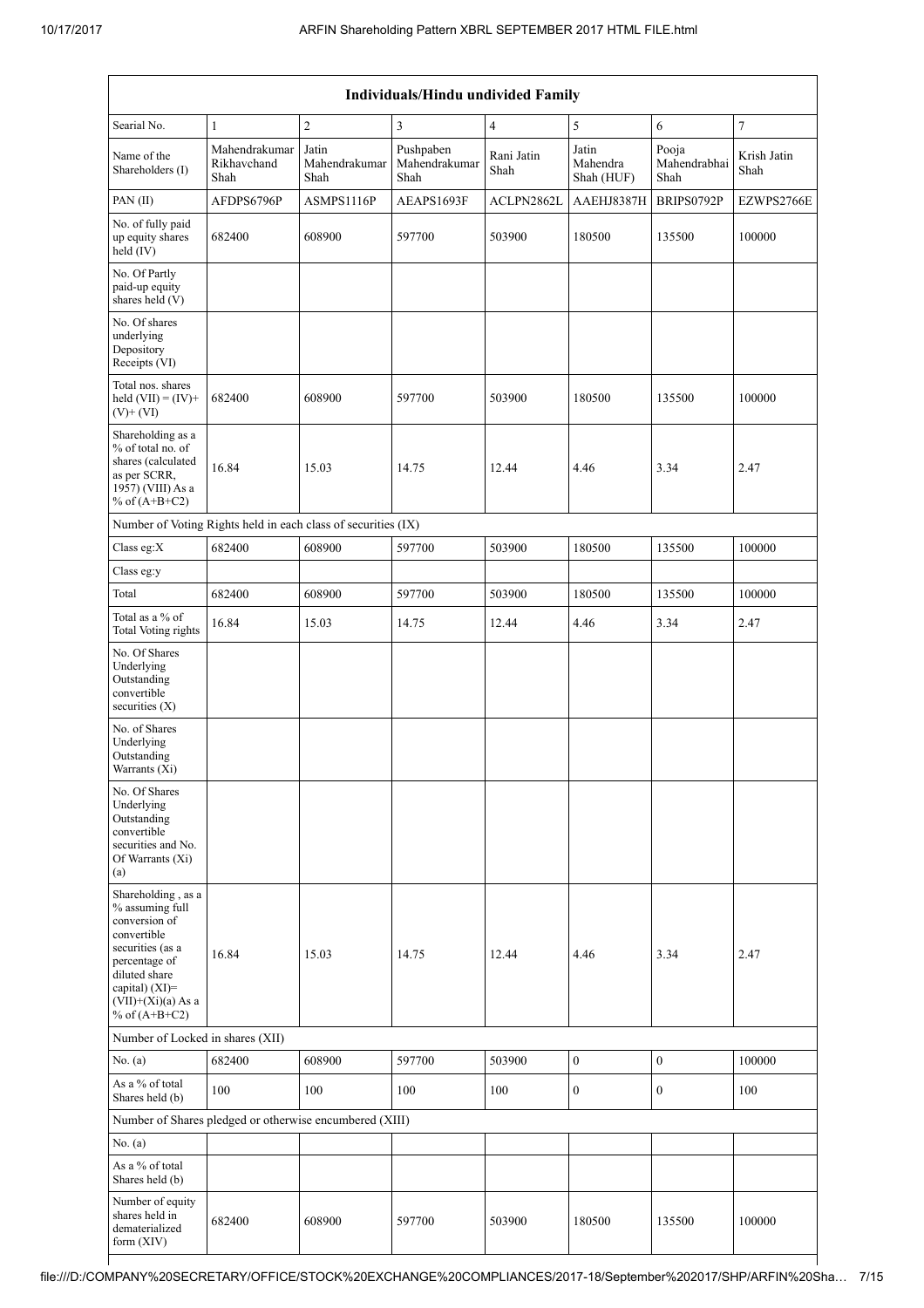| Reason for not providing PAN    |  |  |  |  |  |  |  |
|---------------------------------|--|--|--|--|--|--|--|
| Reason for not<br>providing PAN |  |  |  |  |  |  |  |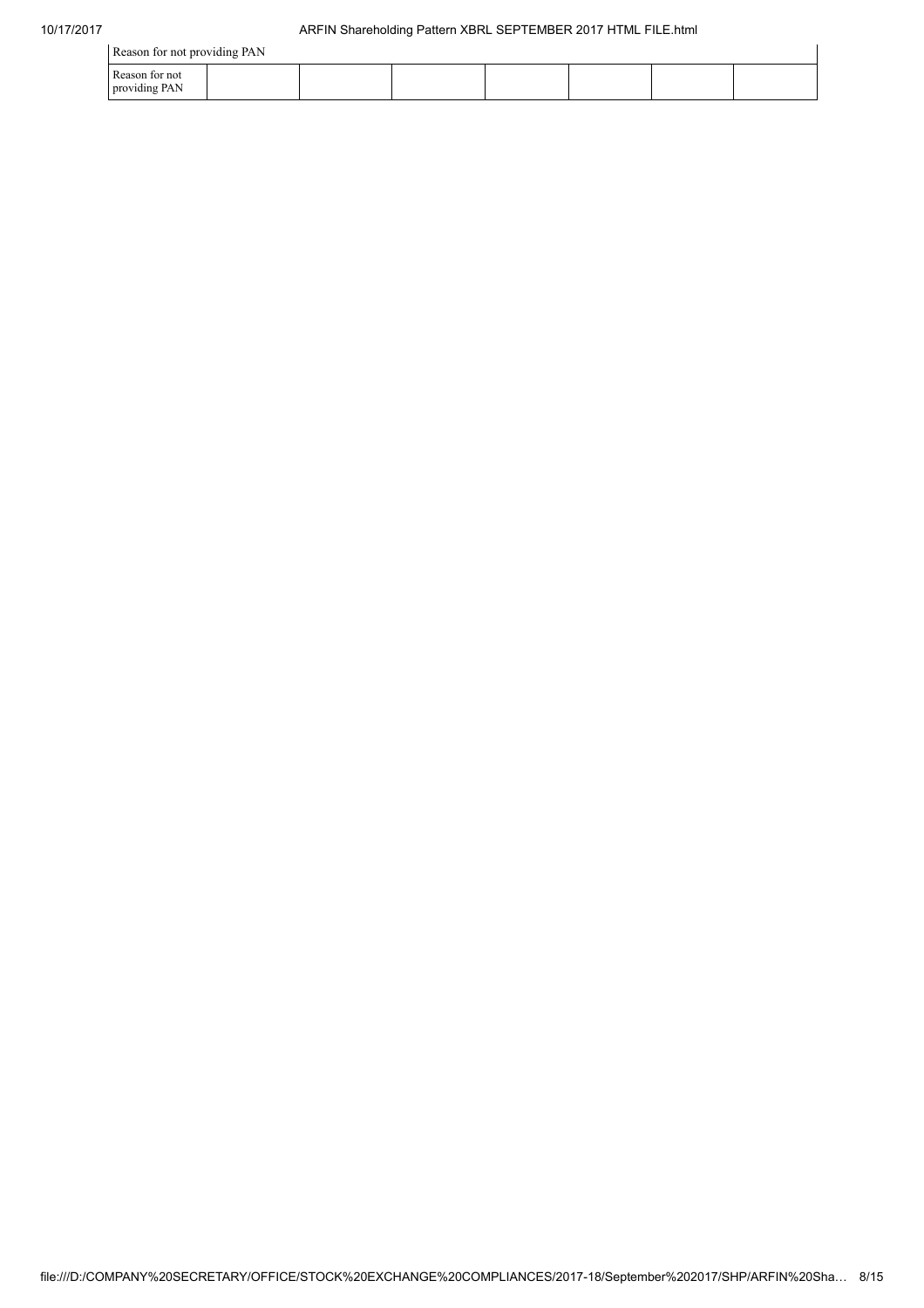| Individuals/Hindu undivided Family                                                                                                                                                       |                                                               |                           |                    |                       |  |  |
|------------------------------------------------------------------------------------------------------------------------------------------------------------------------------------------|---------------------------------------------------------------|---------------------------|--------------------|-----------------------|--|--|
| Searial No.                                                                                                                                                                              | 8                                                             | 9                         | 10                 |                       |  |  |
| Name of the<br>Shareholders (I)                                                                                                                                                          | Mahendrakumar Rikhavchand Huf                                 | Khushbu Mahendrabhai Shah | Khwaish Jatin Shah | Click here to go back |  |  |
| PAN(II)                                                                                                                                                                                  | AACHM0604A                                                    | BRIPS0875D                | FSTPS5996F         | Total                 |  |  |
| No. of fully paid<br>up equity shares<br>held (IV)                                                                                                                                       | 62500                                                         | 47857                     | 25000              | 2944257               |  |  |
| No. Of Partly paid-<br>up equity shares<br>held (V)                                                                                                                                      |                                                               |                           |                    |                       |  |  |
| No. Of shares<br>underlying<br>Depository<br>Receipts (VI)                                                                                                                               |                                                               |                           |                    |                       |  |  |
| Total nos. shares<br>held $(VII) = (IV) +$<br>$(V)$ + $(VI)$                                                                                                                             | 62500                                                         | 47857                     | 25000              | 2944257               |  |  |
| Shareholding as a<br>% of total no. of<br>shares (calculated<br>as per SCRR,<br>1957) (VIII) As a<br>% of $(A+B+C2)$                                                                     | 1.54                                                          | 1.18                      | 0.62               | 72.68                 |  |  |
|                                                                                                                                                                                          | Number of Voting Rights held in each class of securities (IX) |                           |                    |                       |  |  |
| Class eg:X                                                                                                                                                                               | 62500                                                         | 47857                     | 25000              | 2944257               |  |  |
| Class eg:y                                                                                                                                                                               |                                                               |                           |                    |                       |  |  |
| Total                                                                                                                                                                                    | 62500                                                         | 47857                     | 25000              | 2944257               |  |  |
| Total as a % of<br>Total Voting rights                                                                                                                                                   | 1.54                                                          | 1.18                      | 0.62               | 72.68                 |  |  |
| No. Of Shares<br>Underlying<br>Outstanding<br>convertible<br>securities $(X)$                                                                                                            |                                                               |                           |                    |                       |  |  |
| No. of Shares<br>Underlying<br>Outstanding<br>Warrants (Xi)                                                                                                                              |                                                               |                           |                    |                       |  |  |
| No. Of Shares<br>Underlying<br>Outstanding<br>convertible<br>securities and No.<br>Of Warrants (Xi)<br>(a)                                                                               |                                                               |                           |                    |                       |  |  |
| Shareholding, as a<br>% assuming full<br>conversion of<br>convertible<br>securities (as a<br>percentage of<br>diluted share<br>capital) (XI)=<br>$(VII)+(Xi)(a)$ As a<br>% of $(A+B+C2)$ | 1.54                                                          | 1.18                      | 0.62               | 72.68                 |  |  |
| Number of Locked in shares (XII)                                                                                                                                                         |                                                               |                           |                    |                       |  |  |
| No. (a)                                                                                                                                                                                  | $\boldsymbol{0}$                                              | 47857                     | 25000              | 2565757               |  |  |
| As a % of total<br>Shares held (b)                                                                                                                                                       | $\theta$                                                      | 100                       | 100                | 87.14                 |  |  |
|                                                                                                                                                                                          | Number of Shares pledged or otherwise encumbered (XIII)       |                           |                    |                       |  |  |
| No. (a)                                                                                                                                                                                  |                                                               |                           |                    |                       |  |  |
| As a % of total<br>Shares held (b)                                                                                                                                                       |                                                               |                           |                    |                       |  |  |
| Number of equity<br>shares held in<br>dematerialized<br>form (XIV)                                                                                                                       | 62500                                                         | 47857                     | 25000              | 2944257               |  |  |
| Reason for not providing PAN                                                                                                                                                             |                                                               |                           |                    |                       |  |  |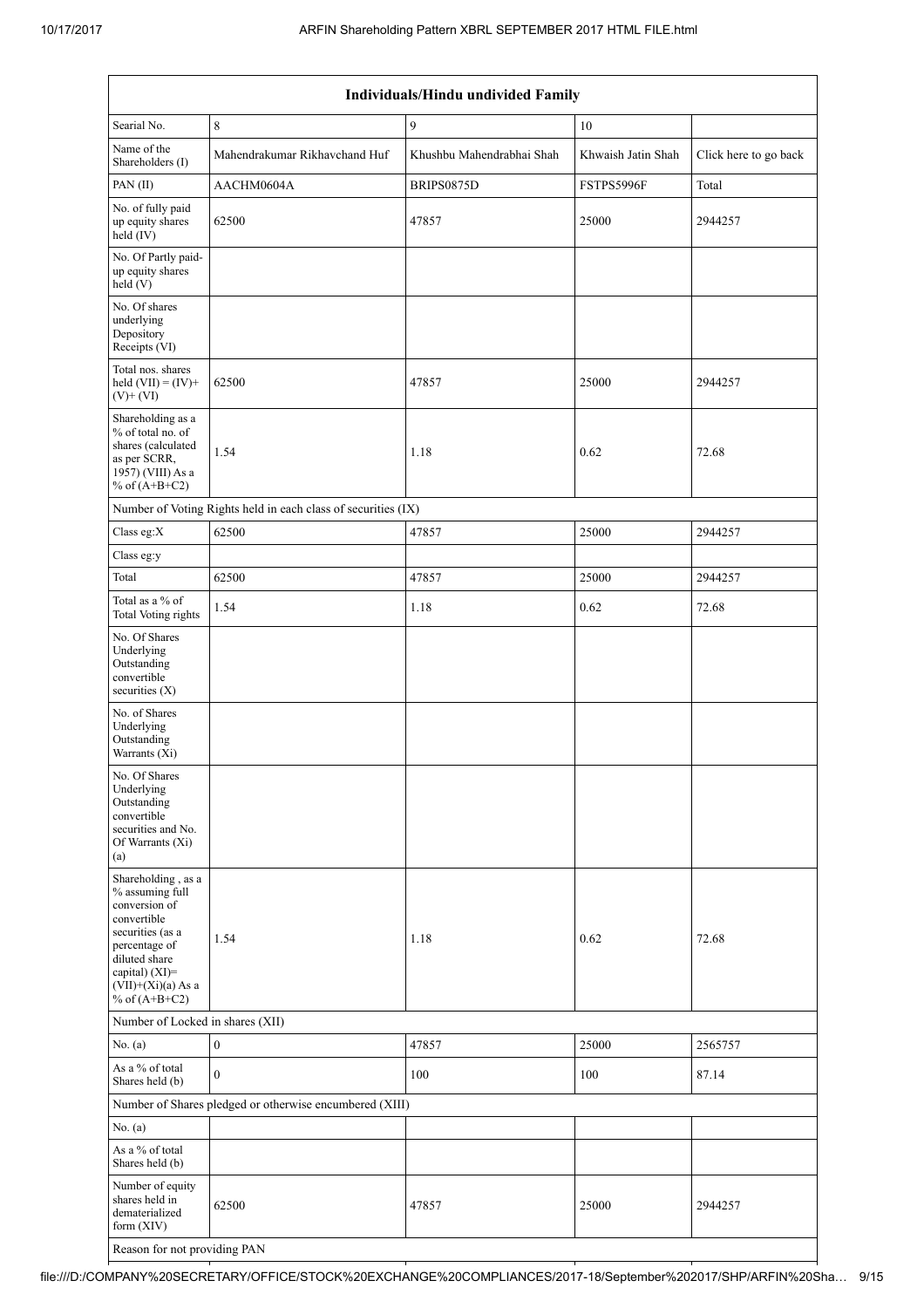| Reason for not |  |  |
|----------------|--|--|
| providing PAN  |  |  |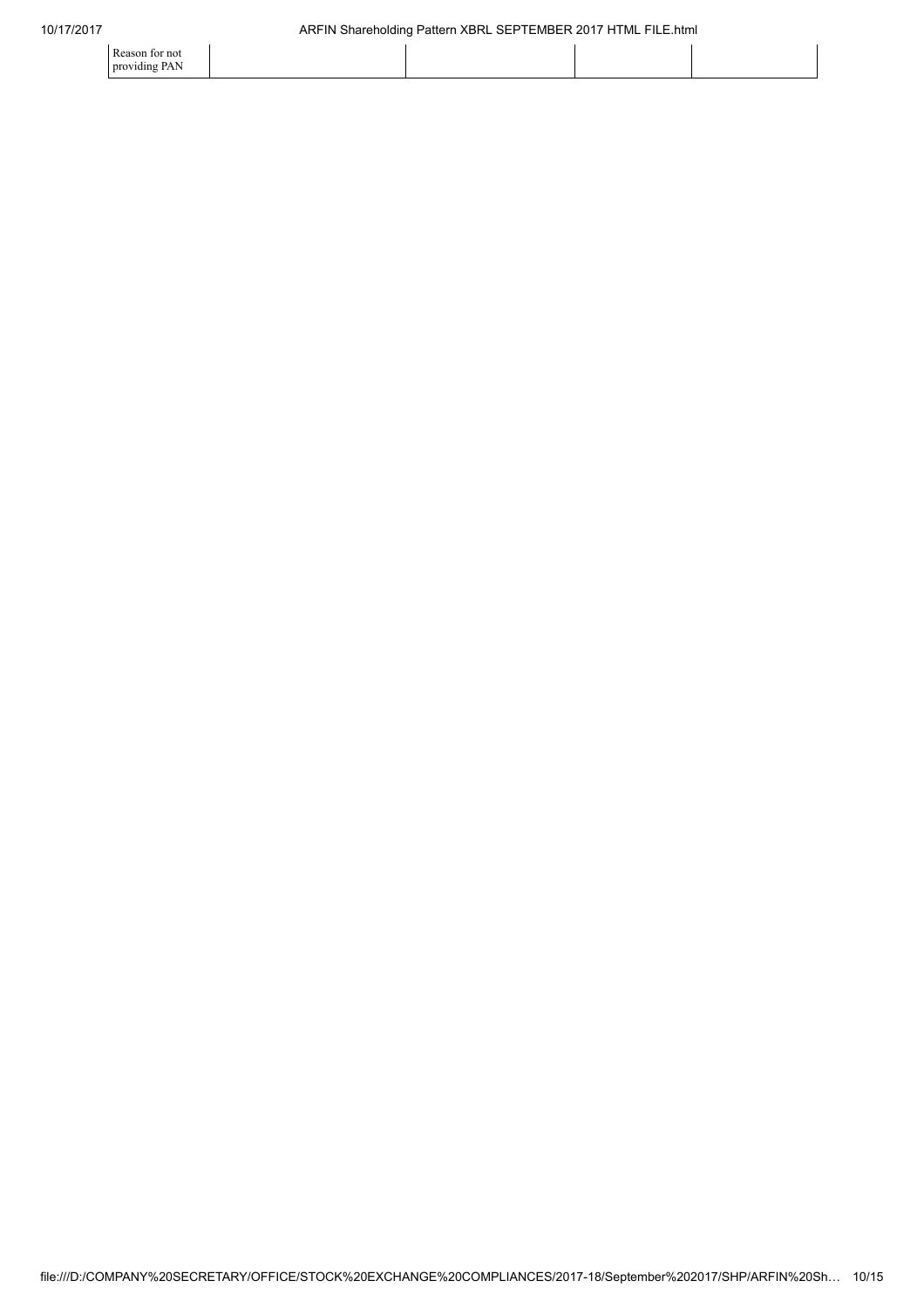|                                                                                                                                                                                         | Individuals - ii. Individual shareholders holding nominal share capital in excess of Rs. 2 lakhs. |                         |                            |                                   |                                 |                               |                                 |  |
|-----------------------------------------------------------------------------------------------------------------------------------------------------------------------------------------|---------------------------------------------------------------------------------------------------|-------------------------|----------------------------|-----------------------------------|---------------------------------|-------------------------------|---------------------------------|--|
| Searial No.                                                                                                                                                                             | $\mathbf{1}$                                                                                      | $\overline{2}$          | 3                          | $\overline{4}$                    | 5                               | 6                             | 7                               |  |
| Name of the<br>Shareholders (I)                                                                                                                                                         | Babita R Shah                                                                                     | Gopal<br>Shantilal Shah | Khatod Vartika<br>Vijendra | Parasmal<br>Ghewarchand<br>Nahata | Shantilal<br>Tulsiram<br>Khator | Sumitra<br>Lalitkumar<br>Shah | Taruben<br>Lalitkumar<br>Gandhi |  |
| PAN(II)                                                                                                                                                                                 | AAHPB0534B                                                                                        | AKTPS8859A              | AMGPK8176P                 | AAWPN0987D                        | ABGPK5166L                      | AFOPS9344E                    | AFKPG9577P                      |  |
| No. of fully paid<br>up equity shares<br>held (IV)                                                                                                                                      | 41800                                                                                             | 116568                  | 50000                      | 50000                             | 50000                           | 41600                         | 75000                           |  |
| No. Of Partly paid-<br>up equity shares<br>held (V)                                                                                                                                     |                                                                                                   |                         |                            |                                   |                                 |                               |                                 |  |
| No. Of shares<br>underlying<br>Depository<br>Receipts (VI)                                                                                                                              |                                                                                                   |                         |                            |                                   |                                 |                               |                                 |  |
| Total nos, shares<br>held $(VII) = (IV) +$<br>$(V)$ + (VI)                                                                                                                              | 41800                                                                                             | 116568                  | 50000                      | 50000                             | 50000                           | 41600                         | 75000                           |  |
| Shareholding as a<br>% of total no. of<br>shares (calculated<br>as per SCRR,<br>1957) (VIII) As a<br>% of $(A+B+C2)$                                                                    | 1.03                                                                                              | 2.88                    | 1.23                       | 1.23                              | 1.23                            | 1.03                          | 1.85                            |  |
| Number of Voting Rights held in each class of securities (IX)                                                                                                                           |                                                                                                   |                         |                            |                                   |                                 |                               |                                 |  |
| Class eg: X                                                                                                                                                                             | 41800                                                                                             | 116568                  | 50000                      | 50000                             | 50000                           | 41600                         | 75000                           |  |
| Class eg:y                                                                                                                                                                              |                                                                                                   |                         |                            |                                   |                                 |                               |                                 |  |
| Total                                                                                                                                                                                   | 41800                                                                                             | 116568                  | 50000                      | 50000                             | 50000                           | 41600                         | 75000                           |  |
| Total as a % of<br><b>Total Voting rights</b>                                                                                                                                           | 1.03                                                                                              | 2.88                    | 1.23                       | 1.23                              | 1.23                            | 1.03                          | 1.85                            |  |
| No. Of Shares<br>Underlying<br>Outstanding<br>convertible<br>securities $(X)$                                                                                                           |                                                                                                   |                         |                            |                                   |                                 |                               |                                 |  |
| No. of Shares<br>Underlying<br>Outstanding<br>Warrants (Xi)                                                                                                                             |                                                                                                   |                         |                            |                                   |                                 |                               |                                 |  |
| No. Of Shares<br>Underlying<br>Outstanding<br>convertible<br>securities and No.<br>Of Warrants (Xi)<br>(a)                                                                              |                                                                                                   |                         |                            |                                   |                                 |                               |                                 |  |
| Shareholding, as a<br>% assuming full<br>conversion of<br>convertible<br>securities (as a<br>percentage of<br>diluted share<br>capital) $(XI)$ =<br>$(VII)+(X)$ As a %<br>of $(A+B+C2)$ | 1.03                                                                                              | 2.88                    | 1.23                       | 1.23                              | 1.23                            | 1.03                          | 1.85                            |  |
| Number of Locked in shares (XII)                                                                                                                                                        |                                                                                                   |                         |                            |                                   |                                 |                               |                                 |  |
| No. (a)                                                                                                                                                                                 | 41800                                                                                             | 50000                   | 50000                      | $\boldsymbol{0}$                  | 50000                           | 41600                         | $\boldsymbol{0}$                |  |
| As a % of total<br>Shares held (b)                                                                                                                                                      | 100                                                                                               | 42.89                   | 100                        | $\boldsymbol{0}$                  | 100                             | 100                           | $\boldsymbol{0}$                |  |
| Number of equity<br>shares held in<br>dematerialized<br>form $(XIV)$                                                                                                                    | 41800                                                                                             | 116568                  | 50000                      | 50000                             | 50000                           | 41600                         | 75000                           |  |
| Reason for not providing PAN                                                                                                                                                            |                                                                                                   |                         |                            |                                   |                                 |                               |                                 |  |
| Reason for not<br>providing PAN                                                                                                                                                         |                                                                                                   |                         |                            |                                   |                                 |                               |                                 |  |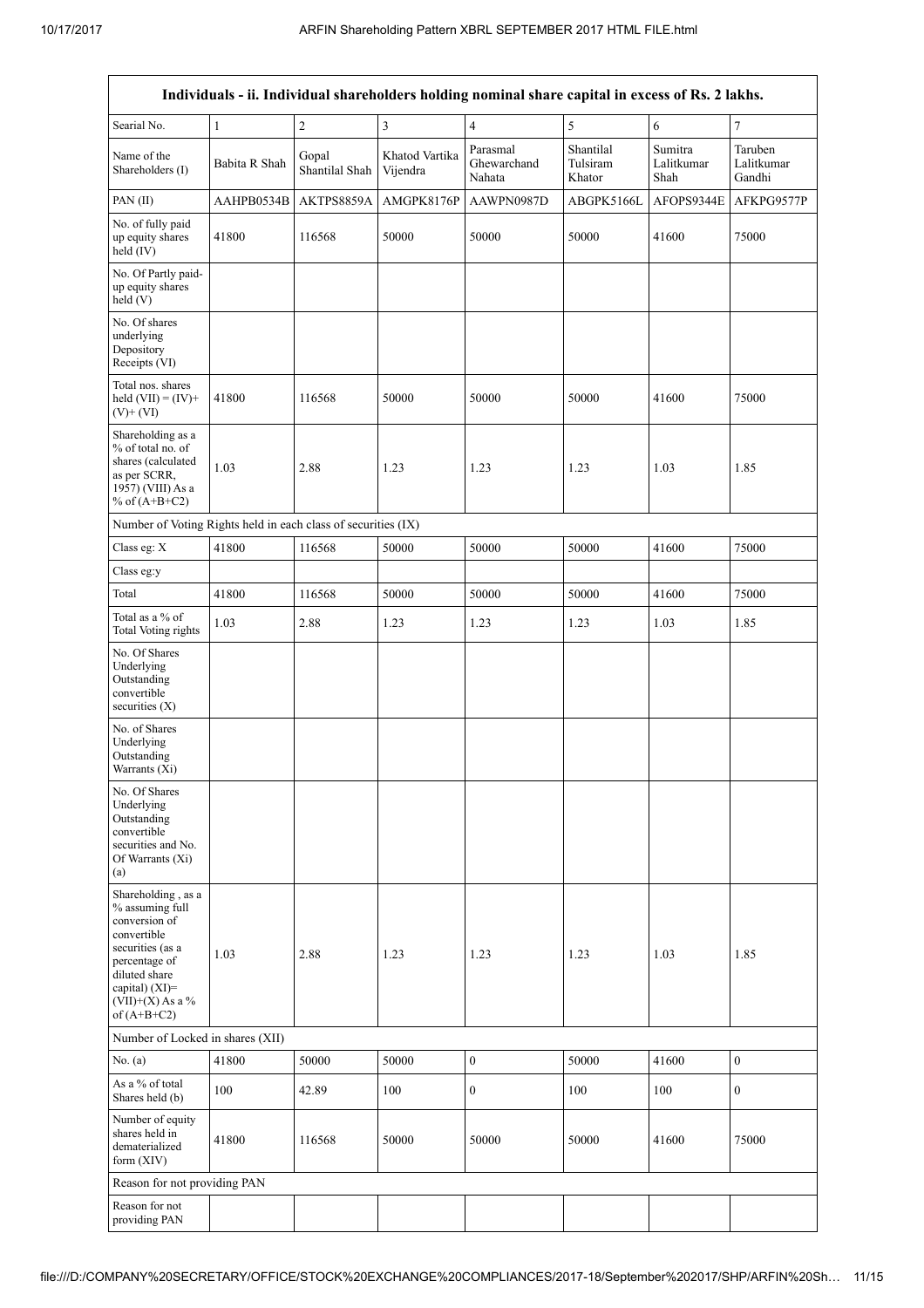|                                                                                                                                                                                      | Individuals - ii. Individual shareholders holding nominal share capital in excess of Rs. 2 lakhs. |
|--------------------------------------------------------------------------------------------------------------------------------------------------------------------------------------|---------------------------------------------------------------------------------------------------|
| Searial No.                                                                                                                                                                          |                                                                                                   |
| Name of the<br>Shareholders (I)                                                                                                                                                      | Click here to go back                                                                             |
| PAN(II)                                                                                                                                                                              | Total                                                                                             |
| No. of fully paid<br>up equity shares<br>held (IV)                                                                                                                                   | 424968                                                                                            |
| No. Of Partly paid-<br>up equity shares<br>held(V)                                                                                                                                   |                                                                                                   |
| No. Of shares<br>underlying<br>Depository<br>Receipts (VI)                                                                                                                           |                                                                                                   |
| Total nos. shares<br>held $(VII) = (IV) +$<br>$(V)$ + $(VI)$                                                                                                                         | 424968                                                                                            |
| Shareholding as a<br>% of total no. of<br>shares (calculated<br>as per SCRR,<br>1957) (VIII) As a<br>% of $(A+B+C2)$                                                                 | 10.49                                                                                             |
|                                                                                                                                                                                      | Number of Voting Rights held in each class of securities (IX)                                     |
| Class eg: $X$                                                                                                                                                                        | 424968                                                                                            |
| Class eg:y                                                                                                                                                                           |                                                                                                   |
| Total                                                                                                                                                                                | 424968                                                                                            |
| Total as a % of<br><b>Total Voting rights</b>                                                                                                                                        | 10.49                                                                                             |
| No. Of Shares<br>Underlying<br>Outstanding<br>convertible<br>securities (X)                                                                                                          |                                                                                                   |
| No. of Shares<br>Underlying<br>Outstanding<br>Warrants (Xi)                                                                                                                          |                                                                                                   |
| No. Of Shares<br>Underlying<br>Outstanding<br>convertible<br>securities and No.<br>Of Warrants (Xi)<br>(a)                                                                           |                                                                                                   |
| Shareholding, as a<br>% assuming full<br>conversion of<br>convertible<br>securities (as a<br>percentage of<br>diluted share<br>capital) (XI)=<br>$(VII)+(X)$ As a %<br>of $(A+B+C2)$ | 10.49                                                                                             |
| Number of Locked in shares (XII)                                                                                                                                                     |                                                                                                   |
| No. (a)                                                                                                                                                                              | 233400                                                                                            |
| As a % of total<br>Shares held (b)                                                                                                                                                   | 54.92                                                                                             |
| Number of equity<br>shares held in<br>dematerialized<br>form (XIV)                                                                                                                   | 424968                                                                                            |
| Reason for not providing PAN                                                                                                                                                         |                                                                                                   |
| Reason for not<br>providing PAN                                                                                                                                                      |                                                                                                   |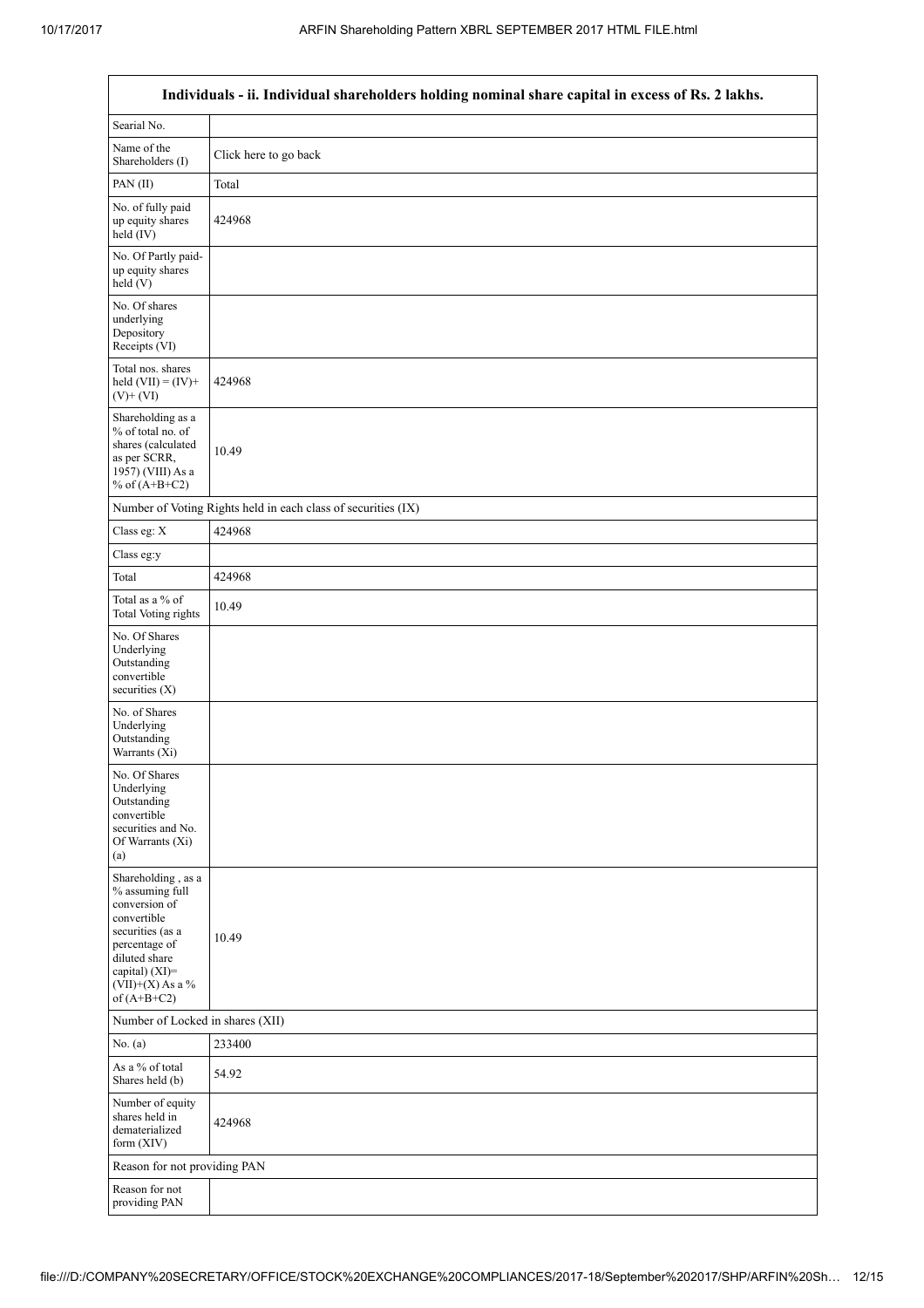| Any Other (specify)                                                                                                                                                                  |              |                  |                  |                         |                         |                       |  |  |  |
|--------------------------------------------------------------------------------------------------------------------------------------------------------------------------------------|--------------|------------------|------------------|-------------------------|-------------------------|-----------------------|--|--|--|
| Searial No.                                                                                                                                                                          | $\mathbf{1}$ | $\overline{c}$   | $\overline{3}$   | $\overline{4}$          | 5                       |                       |  |  |  |
| Category                                                                                                                                                                             | <b>HUF</b>   | $NRI - Repat$    | NRI-Non-Repat    | <b>Clearing Members</b> | <b>Bodies Corporate</b> |                       |  |  |  |
| Category / More<br>than 1 percentage                                                                                                                                                 | Category     | Category         | Category         | Category                | Category                |                       |  |  |  |
| Name of the<br>Shareholders (I)                                                                                                                                                      |              |                  |                  |                         |                         | Click here to go back |  |  |  |
| PAN(II)                                                                                                                                                                              |              |                  |                  |                         |                         | Total                 |  |  |  |
| No. of the<br>Shareholders (I)                                                                                                                                                       | 43           | 31               | 6                | 26                      | 25                      | 131                   |  |  |  |
| No. of fully paid<br>up equity shares<br>held (IV)                                                                                                                                   | 72739        | 33855            | 812              | 15459                   | 9148                    | 132013                |  |  |  |
| No. Of Partly paid-<br>up equity shares<br>held (V)                                                                                                                                  |              |                  |                  |                         |                         |                       |  |  |  |
| No. Of shares<br>underlying<br>Depository<br>Receipts (VI)                                                                                                                           |              |                  |                  |                         |                         |                       |  |  |  |
| Total nos. shares<br>held $(VII) = (IV) +$<br>$(V)$ + $(VI)$                                                                                                                         | 72739        | 33855            | 812              | 15459                   | 9148                    | 132013                |  |  |  |
| Shareholding as a<br>% of total no. of<br>shares (calculated<br>as per SCRR,<br>1957) (VIII) As a<br>% of $(A+B+C2)$                                                                 | 1.8          | 0.84             | 0.02             | 0.38                    | 0.23                    | 3.27                  |  |  |  |
| Number of Voting Rights held in each class of securities (IX)                                                                                                                        |              |                  |                  |                         |                         |                       |  |  |  |
| Class eg: X                                                                                                                                                                          | 72739        | 33855            | 812              | 15459                   | 9148                    | 132013                |  |  |  |
| Class eg:y                                                                                                                                                                           |              |                  |                  |                         |                         |                       |  |  |  |
| Total                                                                                                                                                                                | 72739        | 33855            | 812              | 15459                   | 9148                    | 132013                |  |  |  |
| Total as a % of<br><b>Total Voting rights</b>                                                                                                                                        | 1.8          | 0.84             | 0.02             | 0.38                    | 0.23                    | 3.27                  |  |  |  |
| No. Of Shares<br>Underlying<br>Outstanding<br>convertible<br>securities (X)                                                                                                          |              |                  |                  |                         |                         |                       |  |  |  |
| No. of Shares<br>Underlying<br>Outstanding<br>Warrants (Xi)                                                                                                                          |              |                  |                  |                         |                         |                       |  |  |  |
| No. Of Shares<br>Underlying<br>Outstanding<br>convertible<br>securities and No.<br>Of Warrants (Xi)<br>(a)                                                                           |              |                  |                  |                         |                         |                       |  |  |  |
| Shareholding, as a<br>% assuming full<br>conversion of<br>convertible<br>securities (as a<br>percentage of<br>diluted share<br>capital) (XI)=<br>$(VII)+(X)$ As a %<br>of $(A+B+C2)$ | 1.8          | 0.84             | 0.02             | 0.38                    | 0.23                    | 3.27                  |  |  |  |
| Number of Locked in shares (XII)                                                                                                                                                     |              |                  |                  |                         |                         |                       |  |  |  |
| No. (a)                                                                                                                                                                              | 50000        | $\boldsymbol{0}$ | $\boldsymbol{0}$ | $\boldsymbol{0}$        | $\boldsymbol{0}$        | 50000                 |  |  |  |
| As a % of total<br>Shares held (b)                                                                                                                                                   | 68.74        | $\boldsymbol{0}$ | $\boldsymbol{0}$ | $\boldsymbol{0}$        | $\boldsymbol{0}$        | 37.88                 |  |  |  |
| Number of equity<br>shares held in<br>dematerialized<br>form $(XIV)$                                                                                                                 | 72739        | 10655            | 812              | 15459                   | 9148                    | 108813                |  |  |  |